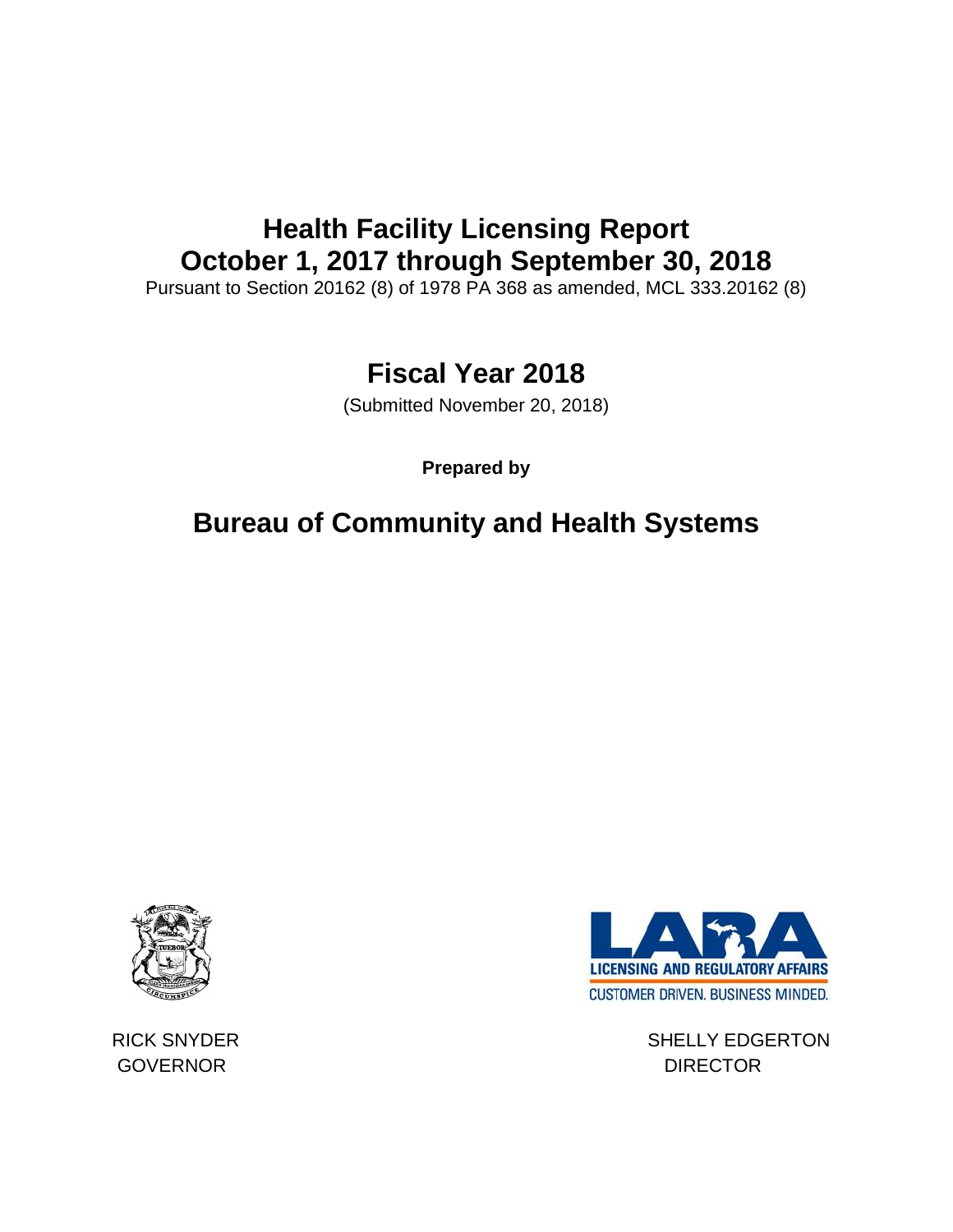### **REPORT AUTHORITY**

Public Health Code, Public Act 368 of 1978 Section 20162. (8) *MCL 333.20162 (8)*

Beginning October 1, 2005, the director of the department shall submit a report by December 1 of each year to the standing committees and appropriations subcommittees of the Senate and House of Representatives concerned with public health issues. The director shall include all of the following information in the report concerning the preceding fiscal year:

- (a) The number of initial applications the department received and completed within the 6-month time period required under subsection (1).
- (b) The number of applications requiring a request for additional information.
- (c) The number of applications denied.
- (d) The average processing time for initial licenses granted after the 6-month period.
- (e) The number of temporary permits issued under subsection (3).
- (f) The number of initial license applications not issued within the 6-month period and the amount of money returned to applicants under subsection (3).

### **DEPARTMENT OVERVIEW**

LARA is composed of agencies and commissions that promote business growth and job creation through streamlined, simple, fair, and efficient regulation, while at the same time protect the health and safety of Michigan's citizens.

The Bureau of Community and Health Systems (BCHS) serves to protect and ensure safe, effective, efficient and accessible community and health care services delivered by state licensed and federally certified providers in Michigan. It is responsible for state licensing of facilities, agencies and programs under all of the following public acts:

- Adult Foster Care Facility Licensing Act, Act 218 of 1979
- Child Care Organizations Act, Act 116 of 1973
- Mental Health Code, Act 258 of 1974
- Public Health Code, Act 368 of 1978.

The bureau also serves as the state agency responsible for conducting certification activities on behalf of the Centers for Medicare and Medicaid Services (CMS) to ensure that covered health providers and suppliers meet federal conditions to participate in the Medicare and Medicaid programs.

The majority of state licensing activities involve the issuance and renewal of licenses to qualified facilities, agencies, and programs; conducting initial, routine and revisit inspections to determine compliance with state and federal requirements; and investigating complaints against state licensed and federally certified providers.

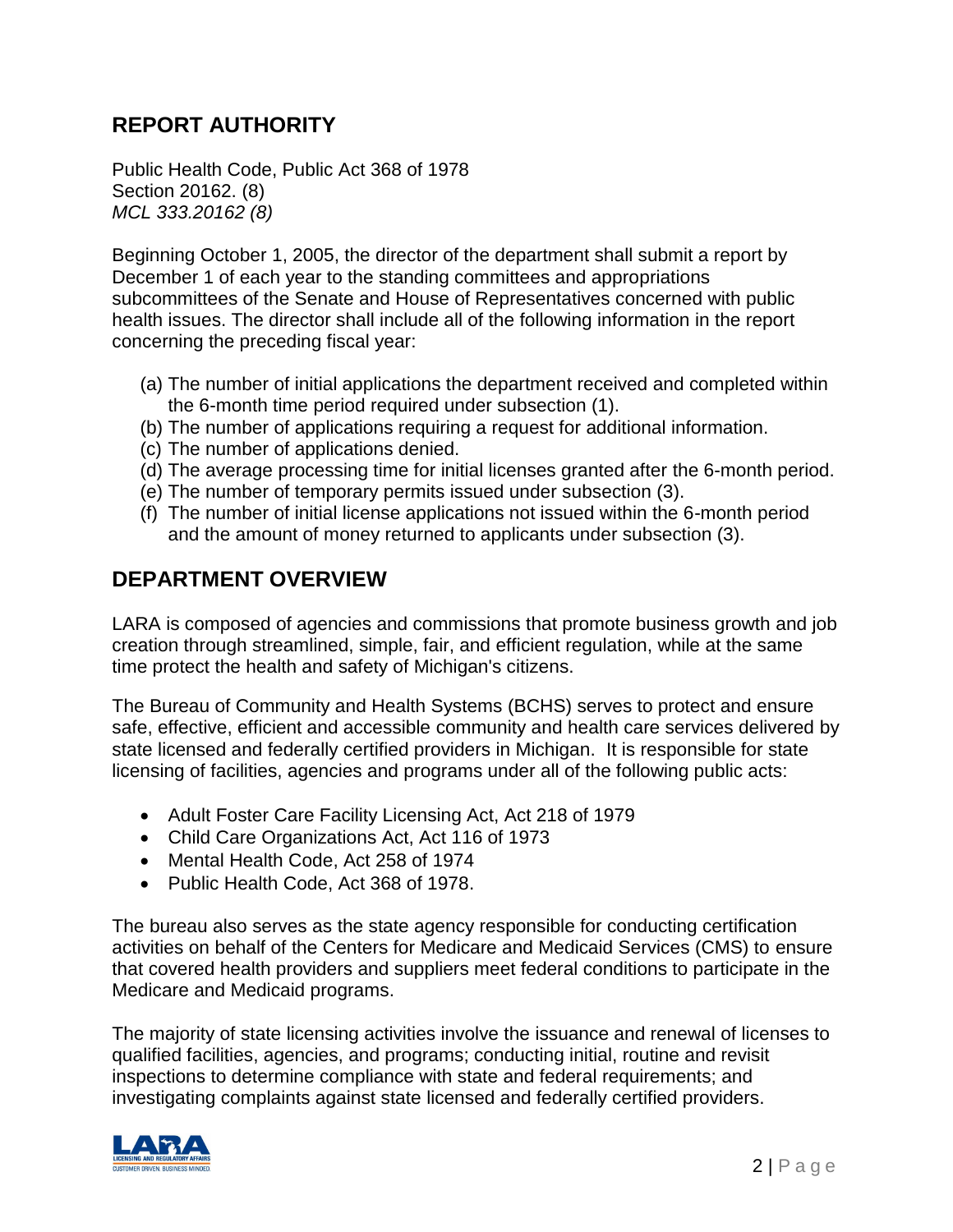### **REPORTING REQUIREMENTS**

#### **(a) The number of initial applications the department received and completed within the 6-month time period.**

| <b>Provider Type</b>                             | <b>Applications</b><br><b>Received for Initial</b><br><b>Licensure</b> | <b>Applications</b><br><b>Completed within</b><br>6-months |
|--------------------------------------------------|------------------------------------------------------------------------|------------------------------------------------------------|
| <b>Freestanding Surgical Outpatient Facility</b> |                                                                        |                                                            |
| Home for the Aged                                | 23                                                                     |                                                            |
| Hospice                                          |                                                                        |                                                            |
| Hospital                                         |                                                                        |                                                            |
| <b>Nursing Home</b>                              |                                                                        |                                                            |

#### **(b) The number of applications requiring a request for additional information.**

| <b>Provider Type</b>                             | <b>Applications</b><br><b>Received for Initial</b><br><b>Licensure</b> | <b>Applications</b><br><b>Requiring</b><br><b>Additional</b><br><b>Information</b> |
|--------------------------------------------------|------------------------------------------------------------------------|------------------------------------------------------------------------------------|
| <b>Freestanding Surgical Outpatient Facility</b> |                                                                        |                                                                                    |
| Home for the Aged                                | 23                                                                     | 53 <sup>′</sup>                                                                    |
| Hospice                                          |                                                                        |                                                                                    |
| Hospital                                         |                                                                        |                                                                                    |
| <b>Nursing Home</b>                              | ⌒                                                                      |                                                                                    |

#### **(c) The number of applications denied.**

| <b>Provider Type</b>                             | <b>Applications</b><br><b>Received for Initial</b><br><b>Licensure</b> | <b>Applications</b><br><b>Denied</b> |
|--------------------------------------------------|------------------------------------------------------------------------|--------------------------------------|
| <b>Freestanding Surgical Outpatient Facility</b> |                                                                        |                                      |
| Home for the Aged                                | 23                                                                     |                                      |
| Hospice                                          |                                                                        |                                      |
| Hospital                                         |                                                                        |                                      |
| <b>Nursing Home</b>                              |                                                                        |                                      |

 $<sup>1</sup>$  The number of applications requiring additional information is higher than the number of applications received</sup> because, when an initial application is incomplete, the department requests the missing information. For a single application, the department may need to request information several times. Each request is reported from the database as a unique event.



 $\overline{a}$